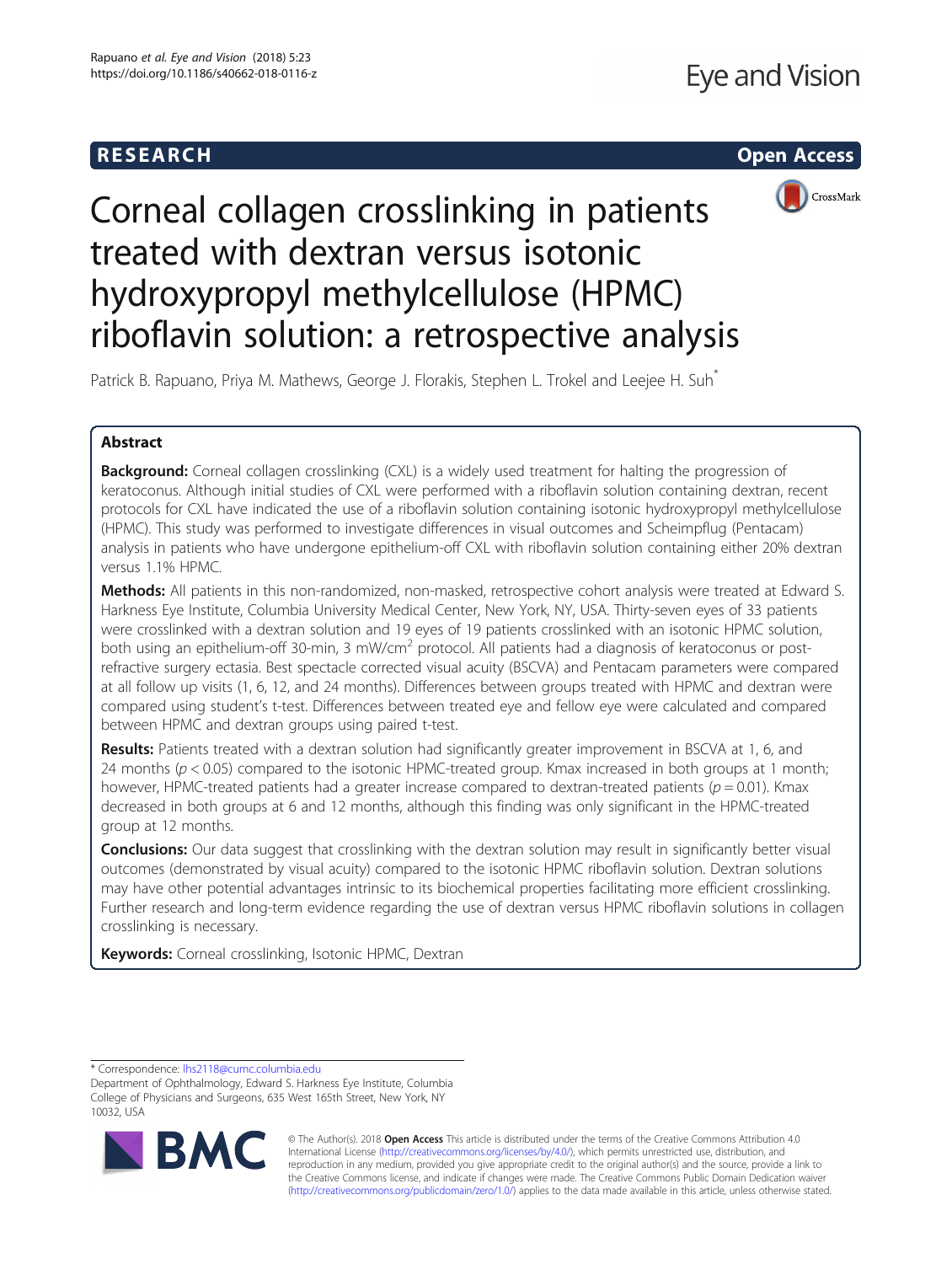# Background

Keratoconus (KCN) is a condition characterized by thinning of the corneal stroma and progressive deformation of the cornea to a conical shape. Corneal collagen crosslinking (CXL) is an evolving therapy shown to be effective in halting the progression of keratoconus and post-refractive surgery ectasia [[1](#page-5-0)–[7](#page-5-0)].

The CXL procedure consists of photosensitizing the cornea with a riboflavin solution and irradiating the cornea with UVA light [\[1](#page-5-0)]. CXL to stop the progression of KCN and post-refractive surgery ectasia has recently been approved by the United States Food and Drug Administration (FDA) using a 0.154% riboflavin in 20% dextran solution.

One obstacle in evaluating the potential efficacy of CXL is the variation in composition of the riboflavin solutions that are in use. Both HPMC- and dextran-based riboflavin solutions are widely used with a recent preference being shown for HPMC solutions, possibly because they do not cause thinning of the corneal stroma [\[8](#page-5-0)]. Although many of the early trials showing the efficacy of CXL were performed with a dextran-based riboflavin solution, more recent studies frequently use HPMC-based riboflavin solutions. Although there are proposed benefits of CXL with HPMC, there is a dearth of published data providing justification for the switch in common use from dextran to HPMC.

Proposed benefits of an HPMC-based riboflavin solution compared to a dextran-based solution include absence of intraoperative corneal thinning  $[8-11]$  $[8-11]$  $[8-11]$  $[8-11]$  $[8-11]$ , increased diffusion rate [\[12](#page-5-0)], and convenience of use [[10](#page-5-0), [13\]](#page-5-0). These advantages primarily focus on intraoperative effects of HPMC-based and dextran-based riboflavin solutions. However, to our knowledge, there has been no published data comparing clinical outcomes between CXL with different isotonic solutions.

This study is a retrospective cohort analysis comparing clinical outcomes in patients with progressive keratoconus or post-refractive surgery ectasia who were treated with CXL with a dextran-based or HPMC-based riboflavin solution. All other treatment variables were identical.

# Methods

The study protocol was approved by the Columbia University Institutional Review Board in accordance with the Declaration of Helsinki and was Health Insurance and Portability Accountability Act (HIPAA) compliant. Study subjects completed the study procedure between September 2010 and August 2015.

# Study subjects

Eligible subjects were 18 years of age or older and signed a written informed consent. Subjects with a diagnosis of keratoconus had one or more of the following: (1) presence of central or inferior steepening on the Pentacam tomography map (Oculus Inc., Arlington, WA, United States), (2) axial topography consistent with keratoconus, (3) presence of Fleischer ring, Vogt striae, corneal thinning, or corneal scarring. Progressive disease defined by one of the following in the past 24 months or less: (1) increase of  $> 1$  diopter (D) in the steepest keratometry value (Kmax) or astigmatism evaluated by subjective manifest refraction, (2) documented decrease in visual acuity associated with irregular astigmatism.

Patients with a diagnosis of post-refractive surgery ectasia had disease defined by history of keratorefractive surgery and two of the following: (1) steepening on corneal topography, (2) thinning of the cornea, (3) shift in position of the thinnest portion of the cornea, (4) development of myopic astigmatism, (5) development of irregular astigmatism, (6) loss of BSCVA.

Contact lens wearers were required to remove contact lenses prior to the screening refraction: 3 days for soft lenses, 1 week for soft extended wear, 2 weeks for soft toric lenses, and 2 weeks for rigid gas permeable lenses.

Patients were excluded from the study if they met any of the following criteria: (1) ocular condition in eyes treated by CXL that could require additional treatment and predispose the eye to complications, (2) clinically significant corneal scarring unrelated to CXL, (3) chemical injury to the eye treated by CXL, (4) patients with a current condition that interferes with or prolongs epithelial healing, (5) previous CXL treatment in either eye (fellow eye was not excluded if first eye was crosslinked as part of this study).

The subjects were recruited at The Edward S. Harkness Eye Institute at Columbia University in New York, NY. Thirty-seven eyes of 33 patients were crosslinked with MedioCROSS® riboflavin/dextran solution from September 2010 to January 2014 (Avedro, Inc., Waltham, MA, United States). Nineteen eyes of 19 patients were crosslinked with Peschke® M riboflavin/HPMC solution from January 2014 to August 2015 (Peschke Trade, Hunenberg, Switzerland). This transition to an HPMC-based solution was made due to a reported increase in penetration of riboflavin into the corneal stroma with the HPMC-based solution and the ease of use of this less viscous solution $10$ .

# Intervention

This study employed an epithelium-off 30-min UVA exposure of 3 mW/cm<sup>2</sup> after stromal saturation with either riboflavin solution. All subjects were treated at The Edward S. Harkness Eye Institute at Columbia University in New York, NY by one of three surgeons (GF, LS, ST).

An approximately 9 mm diameter epithelial debridement was performed with an Amoils brush (Innovative Excimer Solutions, Ontario, Canada). Subjects in the dextran-treated group were treated with a MedioCROSS®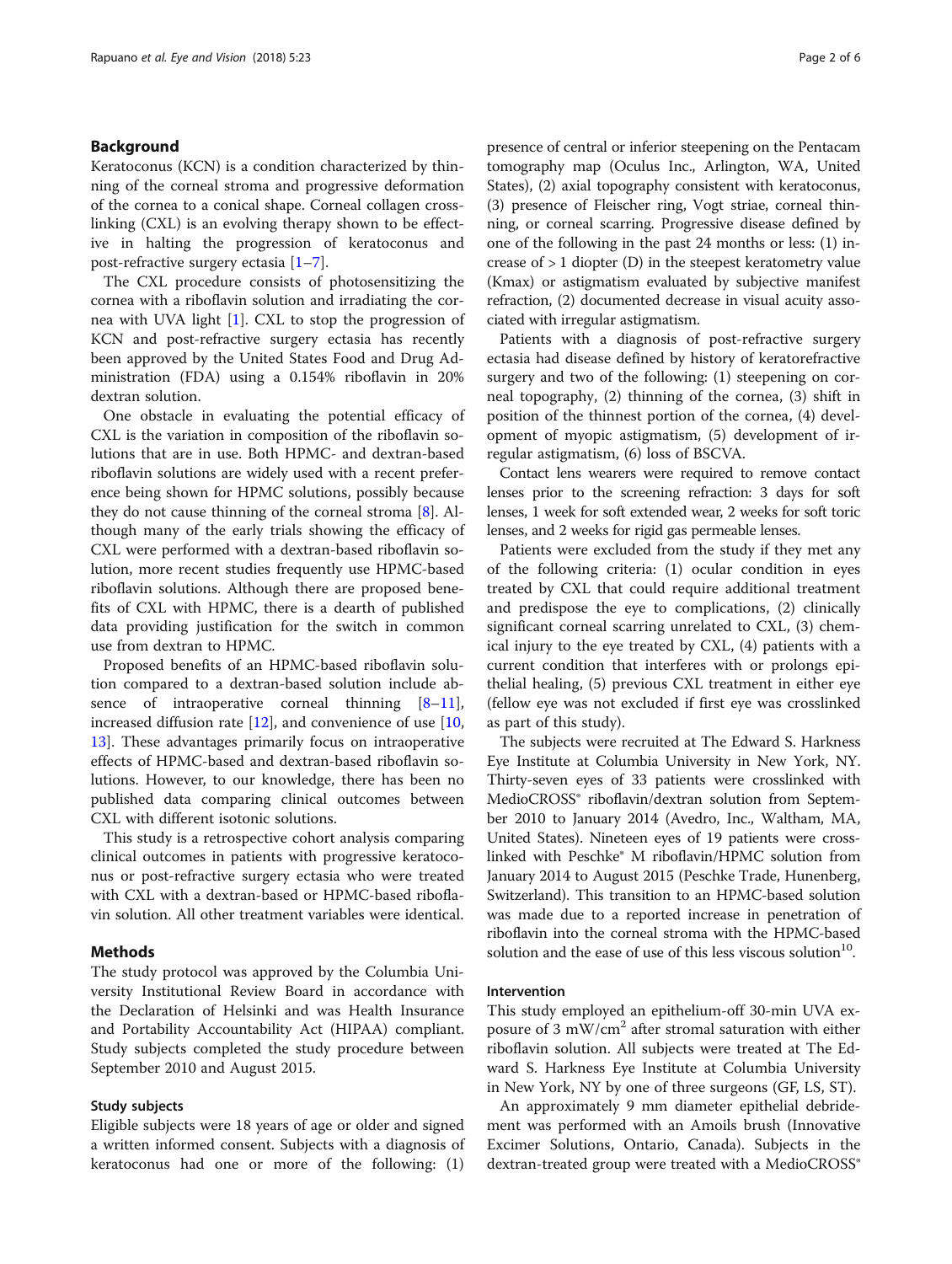0.1% riboflavin, 20% dextran 500 solution. Subjects in the HPMC-treated solution were treated with a Peschke® M solution containing 0.1% riboflavin and 1.1% HPMC. Riboflavin solutions were then applied every 3 min for 30 min. Subsequently, all subjects were treated for 30 min with a UV-X™ Version 1000 light source from IROC with 365 nm UVA light with a beam diameter of 9 mm and an irradiance of 3 mW/cm<sup>2</sup> (IROC Innocross AG, Zug, Switzerland). The respective riboflavin solutions were applied every 3 min during the 30 min of UV light exposure. Intraoperatively, the cornea was maintained at a thickness > 400 μm by measuring pachymetry at multiple timepoints. If found to be  $\langle 400 \mu m, a \hbox{hypo-}$ tonic HPMC-based riboflavin solution was applied to swell the cornea to  $> 400$  µm.

Patients were managed post-operatively with placement of a bandage soft contact lens with topical antibiotics and topical steroids. The bandage contact lens was removed and the topical antibiotic discontinued when the epithelium was fully healed. Topical steroids were tapered off over a course of 1 month.

# Evaluations

Pre-op baseline exam was performed as well as follow-up eye exams at 1 week, 1 month, 3 months, 6 months, and every 6 months thereafter consisted of: (1) uncorrected distance visual acuity (UCVA) (2) best spectacle-corrected visual acuity (BSCVA), (3) manifest refraction, (4) Pentacam tomography measurements, (5) intraocular pressure, and (6) slit lamp exam of cornea, anterior chamber, and lens.

# Data collection

A spreadsheet was made from the data collected from examinations during a retrospective chart review. Chart review was individually performed by two of the authors (PR and PM), and all discordant values were compared and agreed upon for the final dataset. All Pentacam scans were reviewed for every patient to ensure adequate Pentacam reported data quality. When multiple scans were available for a single visit, the scan with the best Pentacam reported data quality was selected. When multiple reliable scans or exclusively unreliable scans were available for a single visit, the scan with the median Kmax value was selected for each eye.

# Statistical analysis

Group differences in baseline characteristics were assessed using the student's t-test for normally-distributed continuous variables and chi-squared test for categorical variables. The main outcome variables of interest (BSCVA, Kmax) at 1, 6, 12, and 24 months were compared in the eyes treated with dextran versus those treated with HPMC using student's t-test. The difference in BSCVA and Kmax between the treated eye and fellow eye was calculated for both the dextran and HPMC groups, and were compared in the dextran versus HPMC group using paired  $t$ -test.

# Results

A total of 56 eyes of 51 patients underwent CXL between September 2010 and August 2015. Thirty-seven eyes of 33 patients were treated with a dextran-based riboflavin solution, and 19 eyes of 19 patients were treated with an HPMC-based riboflavin solution.

Baseline characteristics of the dextran and HPMC groups are summarized in Table [1.](#page-3-0) There were no significant differences in baseline or demographic characteristics between the treatment groups  $(p > 0.05$  for all). Data comparing treatment groups are reported in Table [2](#page-3-0) and data comparing each group to fellow eye controls are reported in Table [3.](#page-4-0)

There were significant differences in log of the minimum angle of resolution (logMAR) BSCVA in the dextran-treated group compared with the HPMC-treated group at 1 month  $(-0.05 \text{ vs. } 0.16, p < 0.001, n = 30 \text{ vs. } 17)$ , 6 months  $(-0.13 \text{ vs. } 0.00, p < 0.05, n = 27 \text{ vs. } 15)$ , and 24 months (− 0.18 vs. -0.01,  $p < 0.05$ ,  $n = 15$  vs. 9); the difference at 12 months was not statistically significant (− 0.16 vs. -0.03,  $p = 0.07$ ,  $n = 20$  vs. 15). The dextran-treated group showed a significant improvement in logMAR BSCVA compared to fellow eye controls at 6 months (− 0.13 vs. 0.00,  $p < 0.01$ ,  $n = 22$ ), 12 months (-0.16 vs. 0.00,  $p < 0.01$ ,  $n = 19$ ), and 24 months (-0.19 vs. 0.00,  $p < 0.01$ ,  $n = 10$ ). However, in the HPMC-treated group there was a significant decrease in BSCVA compared to fellow eye controls at 1 month (0.18 vs. 0.01,  $p < 0.01$ ,  $n = 12$ ), and no difference at 6 months  $(-0.02 \text{ vs. } -0.04, p = 0.72, n = 14)$ , 12 months ( $-0.05$  vs.  $-0.02$ ,  $p = 0.65$ ,  $n = 14$ ), or 24 months  $(-0.03 \text{ vs. } -0.03, p = 0.99, n = 8).$ 

The dextran-treated group showed a significant decrease in Kmax compared to the HPMC-treated group at 1 month (0.12 vs. 3.32 diopter (D),  $p = 0.01$ ,  $n = 25$ , 11); however, there was no significant difference at 6 months  $(-1.29 \text{ vs. } -0.20 \text{ D}, p = 0.29, n = 24, 12)$ , 12 months  $(-2.41)$ vs. -0.45 D,  $p = 0.33$ ,  $n = 16$ , 11), or 24 months (-1.45 vs. -1.82,  $p = 0.78$ ,  $n = 11$ , 9). There was no significant change in Kmax in the dextran-treated group when compared to fellow eye controls at 1 month (0.34 vs. 0.39,  $p = 0.95$ ,  $n =$ 16), 6 months  $(-1.25 \text{ vs. } 0.24, p=0.17, n=16)$ , or 12 months (− 2.19 vs. -0.42 D,  $p = 0.38$ ,  $n = 13$ ). There was no significant change in Kmax in the HPMC-treated group when compared to fellow eye controls at 1 month (4.9 vs. -0.4 D,  $p = 0.08$ ,  $n = 6$ ) or 6 months (-0.27 vs. 0.81 D,  $p = 0.13$ ,  $n = 9$ ); however, there was a significant decrease in Kmax in the HPMC-treated group compared to fellow eye controls at 12 months (− 0.88 vs. 1.13 D,  $p =$ 0.02,  $n = 9$ ).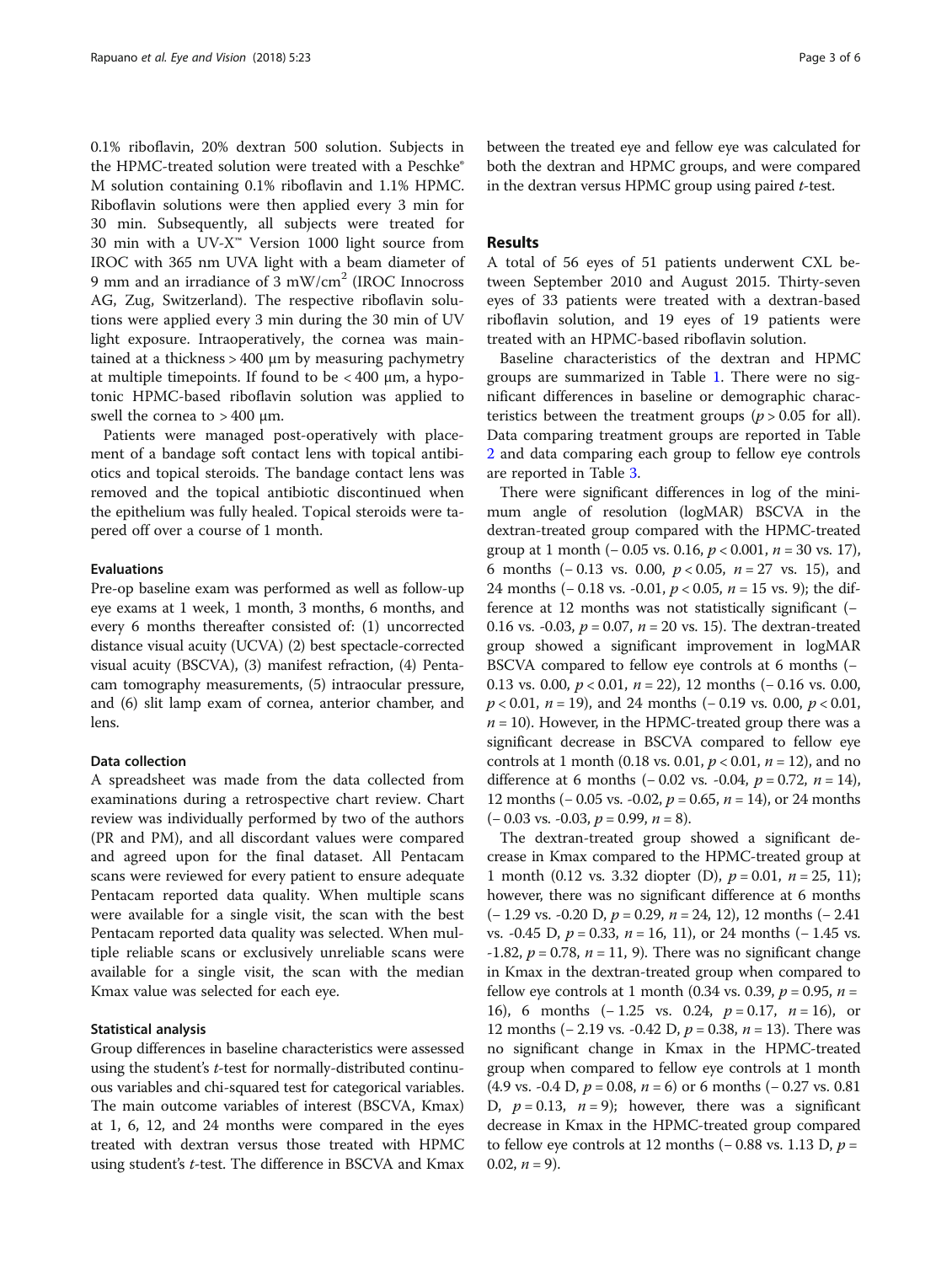# <span id="page-3-0"></span>Table 1 Baseline characteristics of subjects by treatment group

|                                           | HPMC-treated    | Dextran-treated | D    |
|-------------------------------------------|-----------------|-----------------|------|
|                                           | $(n = 19)$      | $(n = 37)$      |      |
| Age, years                                | $26.7 \pm 8.2$  | $30.8 \pm 10.3$ | 0.12 |
| Male, n (%)                               | 15 (78.9)       | 29 (78.4)       | 0.63 |
| Post-Lasik Ectasia, n (%)                 | 1(5.2)          | 9(24.3)         | 0.08 |
| Keratoconus, n (%)                        | 18 (94.8)       | 28(75.7)        | 0.08 |
| BCVA preoperative (treated eye), logMAR   | $0.21 \pm 0.17$ | $0.31 \pm 0.24$ | 0.11 |
| BCVA preoperative (control eye), logMAR   | $0.10 \pm 0.16$ | $0.07 \pm 0.16$ | 0.45 |
| Kmax preoperative (treated eye), diopters | $61.1 \pm 8.7$  | $57.7 \pm 8.1$  | 0.17 |
| Kmax preoperative (control eye), diopters | $51.0 \pm 3.7$  | $51.0 \pm 6.7$  | 0.98 |

BCVA= best corrected visual acuity, HPMC= hydroxypropyl methylcellulose

This retrospective analysis of corneal crosslinking clinical outcomes showed better visual acuity results with a dextran-based riboflavin solution as compared to an HPMC-based riboflavin solution. BSCVA was improved by 1 month in the dextran-treated group and this improvement is seen also at 6 months and at 24 months, while mean BSCVA in the HPMC-treated group did not improve.

The dextran-treated group showed an advantage over the HPMC-treated group in measurement of Kmax at 1 month. The dextran-treated group had a stable Kmax at 1 month, whereas the HPMC-treated group had an increase in Kmax at 1 month, although this increase was not statistically significant when compared to fellow eye controls. There was no significant difference in the change in Kmax between the HPMC and dextran treatment groups at 6, 12, and 24 months. The HPMC group showed a statistically significant decrease in Kmax compared to fellow-eye controls at 12 months whereas the dextran group did not; however, this decrease in Kmax

Table 2 Comparison of BSCVA and Kmax between HPMC vs. Dextran-treated Groups

|                      | <b>HPMC Group</b>      |            | Dextran Group |            |                 |  |  |
|----------------------|------------------------|------------|---------------|------------|-----------------|--|--|
|                      | Mean                   | $n$ -value | Mean          | $n$ -value | <i>p</i> -value |  |  |
| Change in BSCVA (SD) |                        |            |               |            |                 |  |  |
| 1 Month              | 0.16(0.15)             | 17         | $-0.05(0.20)$ | 30         | < 0.001         |  |  |
| 6 Months             | 0.00(0.17)             | 15         | $-0.13(0.17)$ | 27         | < 0.05          |  |  |
| 12 Months            | $-0.03(0.16)$          | 15         | $-0.16(0.22)$ | 20         | 0.07            |  |  |
|                      | 24 Months -0.01 (0.13) | 9          | $-0.18(0.17)$ | 15         | < 0.05          |  |  |
| Change in Kmax (SD)  |                        |            |               |            |                 |  |  |
| 1 Month              | 3.32 (4.89)            | 11         | 0.12(2.23)    | 25         | < 0.05          |  |  |
| 6 Months             | $-0.20(2.22)$          | 12         | $-1.29(3.12)$ | 24         | 0.29            |  |  |
| 12 Months            | $-0.45(2.35)$          | 11         | $-2.41(6.21)$ | 16         | 0.33            |  |  |
| 24 Months            | $-1.82(3.38)$          | 9          | $-1.45(2.65)$ | 11         | 0.78            |  |  |

bolded values represent statistical significance

BSCVA= best spectacle corrected visual acuity, HPMC= hydroxypropyl methylcellulose, SD= standard deviation

in the HPMC group did not correlate with visual improvement.

# **Discussion**

This introductory study is the first to demonstrate differences in visual outcomes up to 2 years after CXL between isotonic HPMC and dextran-based riboflavin solutions and provides justification for further investigation into the differences between CXL with different solutions. The improvements in visual acuity demonstrated in this study after CXL are consistent with the current literature, as a recent systematic review and meta-analysis has found improvements in BSCVA as early as 3 months after crosslinking [\[5](#page-5-0)]. Additionally, prior studies comparing visual outcomes after CXL between dextran-based riboflavin solutions and hypotonic HPMC-based riboflavin solutions have seen a statistically significant improvement in vision with dextran compared to hypotonic HPMC at 1 year [[14](#page-5-0)]. These data show that although Kmax results after CXL are comparable with these solutions, the visual outcomes are better with dextran solutions than with HPMC solutions. Further investigation with more data is required to better understand the connection between BSCVA and Kmax in patients after CXL.

One potential explanation for the difference in outcomes is a differential penetration of UV light into the corneal stroma between the two solutions. It has been shown that dextran-based riboflavin solutions significantly thin the cornea and isotonic HPMC-based riboflavin solutions have little impact on corneal thickness and may slightly swell or slightly thin the cornea during CXL [[10,](#page-5-0) [11](#page-5-0)]. Recent studies have shown that a 20% dextran 0.1% riboflavin solution with a 30-min induction period allows UV light to penetrate a greater percentage of the corneal stroma than does a 1.1% HPMC 0.1% riboflavin solution even with a 10-min induction [\[15](#page-5-0)]. The difference in the depth of penetration only increases when the induction time for the HPMC-based riboflavin solution was increased to 30 min. In addition to allowing for a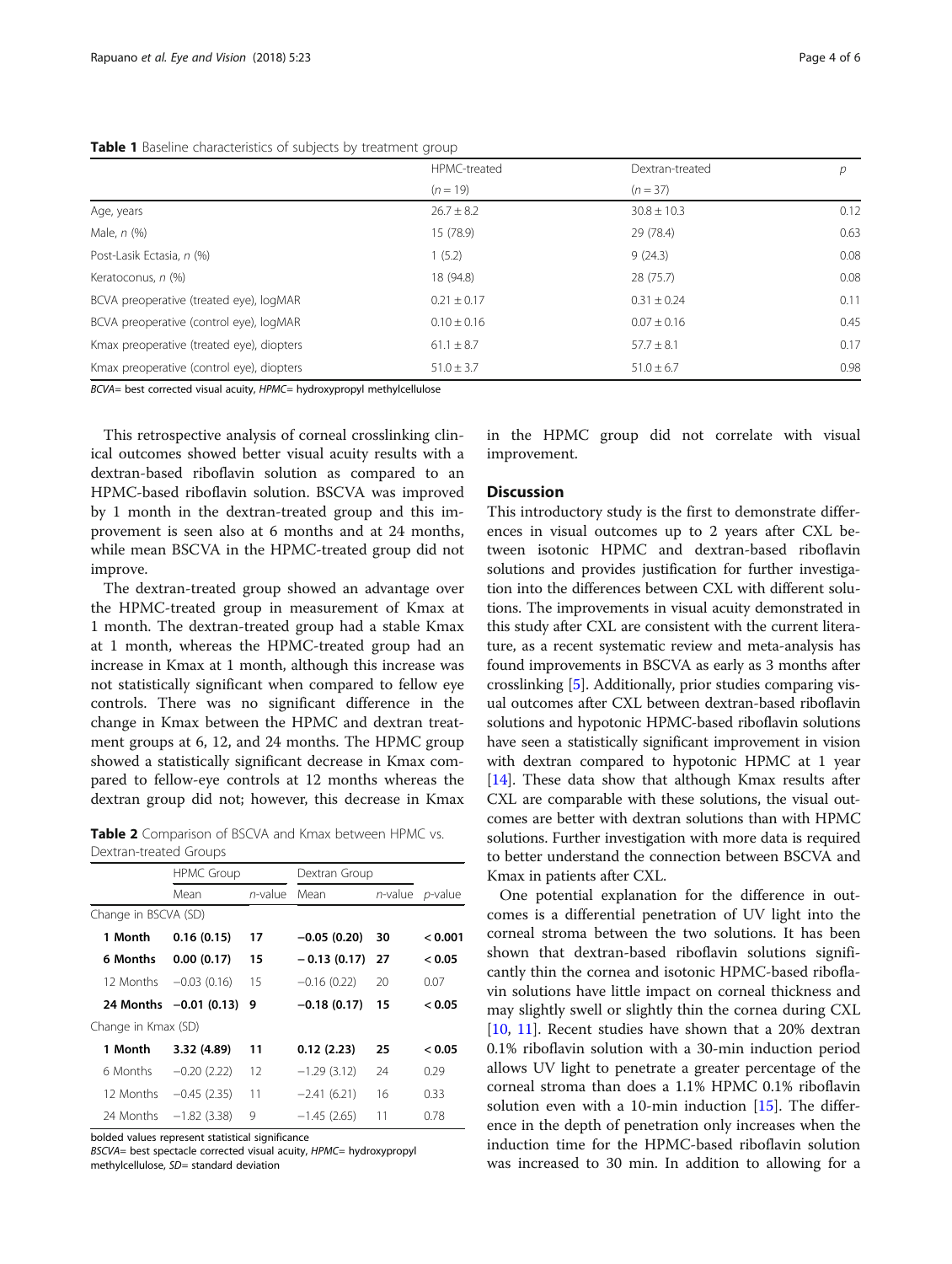<span id="page-4-0"></span>Table 3 Changes in BSCVA and Kmax between Treatment Groups vs. Fellow Eye Controls

| <b>HPMC</b>               | Treatment Eye | Control Eye   |             |            |
|---------------------------|---------------|---------------|-------------|------------|
| Mean Change in BSCVA (SD) | Mean          | Mean          | $n$ value** | $p$ -value |
| 1 Month                   | 0.18(0.17)    | 0.01(0.06)    | 12          | < 0.05     |
| 6 Months                  | $-0.02(0.16)$ | $-0.04(0.09)$ | 14          | 0.72       |
| 12 Months                 | $-0.05(0.15)$ | $-0.02(0.08)$ | 14          | 0.65       |
| 24 Months                 | $-0.03(0.13)$ | $-0.03(0.08)$ | 8           | 0.99       |
| Mean Change in Kmax (SD)  |               |               |             |            |
| 1 Month                   | 4.9 (5.89)    | $-0.40(2.93)$ | 6           | 0.08       |
| 6 Months                  | $-0.27(2.13)$ | 0.81(1.14)    | 9           | 0.13       |
| 12 Months                 | $-0.88(2.18)$ | 1.13(1.74)    | 9           | < 0.05     |
| Dextran                   | Treatment Eye | Control Eye   |             |            |
| Mean Change in BSCVA (SD) | Mean          | Mean          | $n$ value   | $p$ -value |
| 1 Month                   | $-0.03(0.20)$ | $-0.02(0.11)$ | 26          | 0.74       |
| 6 Months                  | $-0.13(0.18)$ | 0.00(0.08)    | 22          | < 0.01     |
| 12 Months                 | $-0.16(0.22)$ | 0.00(0.10)    | 19          | < 0.01     |
| 24 Months                 | $-0.19(0.17)$ | 0.00(0.08)    | 10          | < 0.01     |
| Mean Change in Kmax (SD)  |               |               |             |            |
| 1 Month                   | 0.34(1.88)    | 0.39(0.81)    | 16          | 0.95       |
| 6 Months                  | $-1.25(3.67)$ | 0.24(0.96)    | 16          | 0.17       |
| 12 Months                 | $-2.19(6.84)$ | $-0.42(1.09)$ | 13          | 0.38       |

bolded values represent statistical significance

\*\*number of patients is less than Table [2](#page-3-0) due to incomplete data availability

BSCVA= best spectacle corrected visual acuity, HPMC= hydroxypropyl methylcellulose, SD= standard deviation

greater percentage depth of UV light penetration, the transient thinning of the cornea with the use of 20% dextran is likely to result in a significantly greater depth of post-operative cornea treated with UV light once the dextran-thinned cornea returns to its pre-operative thickness.

The depth of penetration of the UV light will likely correlate with the demarcation line visible after CXL. The demarcation line has been suggested as an objective marker to determine the efficacy of corneal crosslinking and increasing depth of demarcation line has been associated with improved Kmax outcomes [[16](#page-5-0)]. In contrast, others in the crosslinking field question the paradigm of "the deeper, the better" regarding demarcation line [\[17](#page-5-0)]. A recent study reporting on demarcation line depth in contact lens-assisted CXL finds a deeper demarcation line with isotonic 1.1% HPMC than with the standard 20% dextran solution, although these authors do not assert that a deeper demarcation line represents a desirable outcome [[18\]](#page-5-0).

In the future, we would like to see isotonic HPMC and dextran-based riboflavin solutions compared in a large prospective randomized trial to determine whether the differences in clinical outcomes are truly clinically significant. Ideally, we would have anterior segment optical coherence tomography (OCT) data for these patients in order to compare the depth of the demarcation line in the two treatment groups to determine whether a deeper demarcation line is associated with improved clinical outcomes. Additionally, in future studies we would have Pentacam densitometry data in order to formally grade stromal haze and to correlate postoperative haze and visual acuity after CXL with HPMC and dextran-based riboflavin solutions.

There are some limitations to our retrospective study. First, there is a small number of patients in each group, which decreases by the first year of follow up. The small number of patients limited our ability to compare differences in crosslinking outcomes between patients with keratoconus and post-refractive surgery ectasia. However, we performed our study in a controlled environment with the same treatment and follow-up protocol. Although the number of patients is relatively small, we believe that the results of our study justify the need for higher-powered studies in the future. Secondly, keratoconus is a bilateral disease, therefore the "control" eye likely has a degree of corneal ectasia as well, which may affect the results. However, we believe that it is important to compare the treated eye with the fellow eye to demonstrate halting the disease. Thirdly, we have included patients with KCN and post-LASIK ectasia in this study, which are two distinct disease processes, and